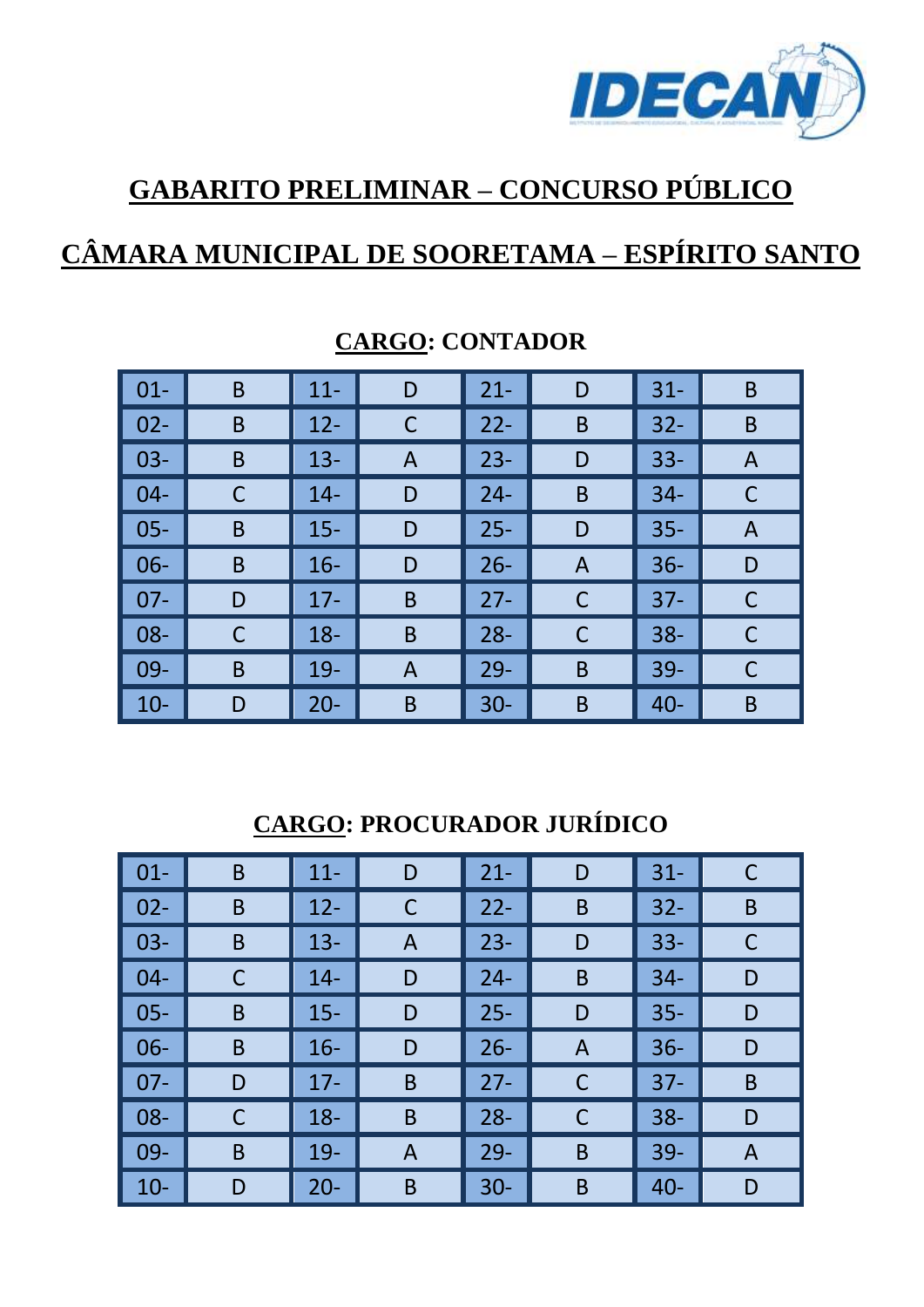

| $01 -$ | D | $11 -$ | $\mathsf B$ | $21 -$ | $\mathsf{A}$ | $31 -$ | B |
|--------|---|--------|-------------|--------|--------------|--------|---|
| $02 -$ | D | $12 -$ | C           | $22 -$ | D            | $32 -$ | D |
| $03 -$ | C | $13 -$ | C           | $23 -$ | A            | $33 -$ | C |
| $04 -$ | B | $14 -$ | C           | $24 -$ | B            | $34 -$ | С |
| $05 -$ | D | $15 -$ | A           | $25 -$ | B            | $35 -$ | B |
| $06 -$ | C | $16 -$ | A           | $26 -$ | B            | $36 -$ | B |
| $07 -$ | B | $17 -$ | A           | $27 -$ | A            | $37 -$ | D |
| $08 -$ | С | $18 -$ | C           | $28 -$ | A            | $38 -$ | A |
| $09 -$ | B | $19-$  | D           | $29 -$ | A            | $39 -$ | D |
| $10-$  | A | $20 -$ | С           | $30 -$ | A            | $40 -$ | B |

#### **CARGO: AGENTE DE APOIO LEGISLATIVO**

**CARGO: AGENTE LEGISLATIVO** 

| $\vert$ 01-                                                                                                                                                                                                                                                                                                                        | D | $11 -$ | B            | $21 -$ | A              | $31 -$ | D |
|------------------------------------------------------------------------------------------------------------------------------------------------------------------------------------------------------------------------------------------------------------------------------------------------------------------------------------|---|--------|--------------|--------|----------------|--------|---|
| $\begin{bmatrix} 0 & 2 \\ 0 & 0 \\ 0 & 0 \\ 0 & 0 \\ 0 & 0 \\ 0 & 0 \\ 0 & 0 \\ 0 & 0 & 0 \\ 0 & 0 & 0 \\ 0 & 0 & 0 \\ 0 & 0 & 0 \\ 0 & 0 & 0 & 0 \\ 0 & 0 & 0 & 0 \\ 0 & 0 & 0 & 0 \\ 0 & 0 & 0 & 0 & 0 \\ 0 & 0 & 0 & 0 & 0 \\ 0 & 0 & 0 & 0 & 0 \\ 0 & 0 & 0 & 0 & 0 & 0 \\ 0 & 0 & 0 & 0 & 0 & 0 \\ 0 & 0 & 0 & 0 & 0 & 0 \\ $ | D | $12 -$ | С            | $22 -$ | D              | $32 -$ | D |
| $\vert$ 03-                                                                                                                                                                                                                                                                                                                        | C | $13 -$ | C            | $23 -$ | A              | $33 -$ | A |
| $\vert$ 04-                                                                                                                                                                                                                                                                                                                        | B | $14 -$ | C            | $24 -$ | B              | $34 -$ | B |
| $\vert$ 05-                                                                                                                                                                                                                                                                                                                        | D | $15 -$ | A            | $25 -$ | B              | $35 -$ | D |
| $\vert$ 06-                                                                                                                                                                                                                                                                                                                        | C | $16 -$ | $\mathsf{A}$ | $26 -$ | B              | $36 -$ |   |
| $\vert$ 07-                                                                                                                                                                                                                                                                                                                        | B | $17 -$ | $\mathsf{A}$ | $27 -$ | A              | $37 -$ | B |
| $\vert$ 08-                                                                                                                                                                                                                                                                                                                        | C | $18 -$ | C            | $28 -$ | A              | $38 -$ | A |
| $\vert$ 09-                                                                                                                                                                                                                                                                                                                        | B | 19-    | D            | $29 -$ | $\overline{A}$ | $39 -$ | D |
| $\vert$ 10-                                                                                                                                                                                                                                                                                                                        | A | $20 -$ | С            | $30 -$ | A              | $40 -$ | C |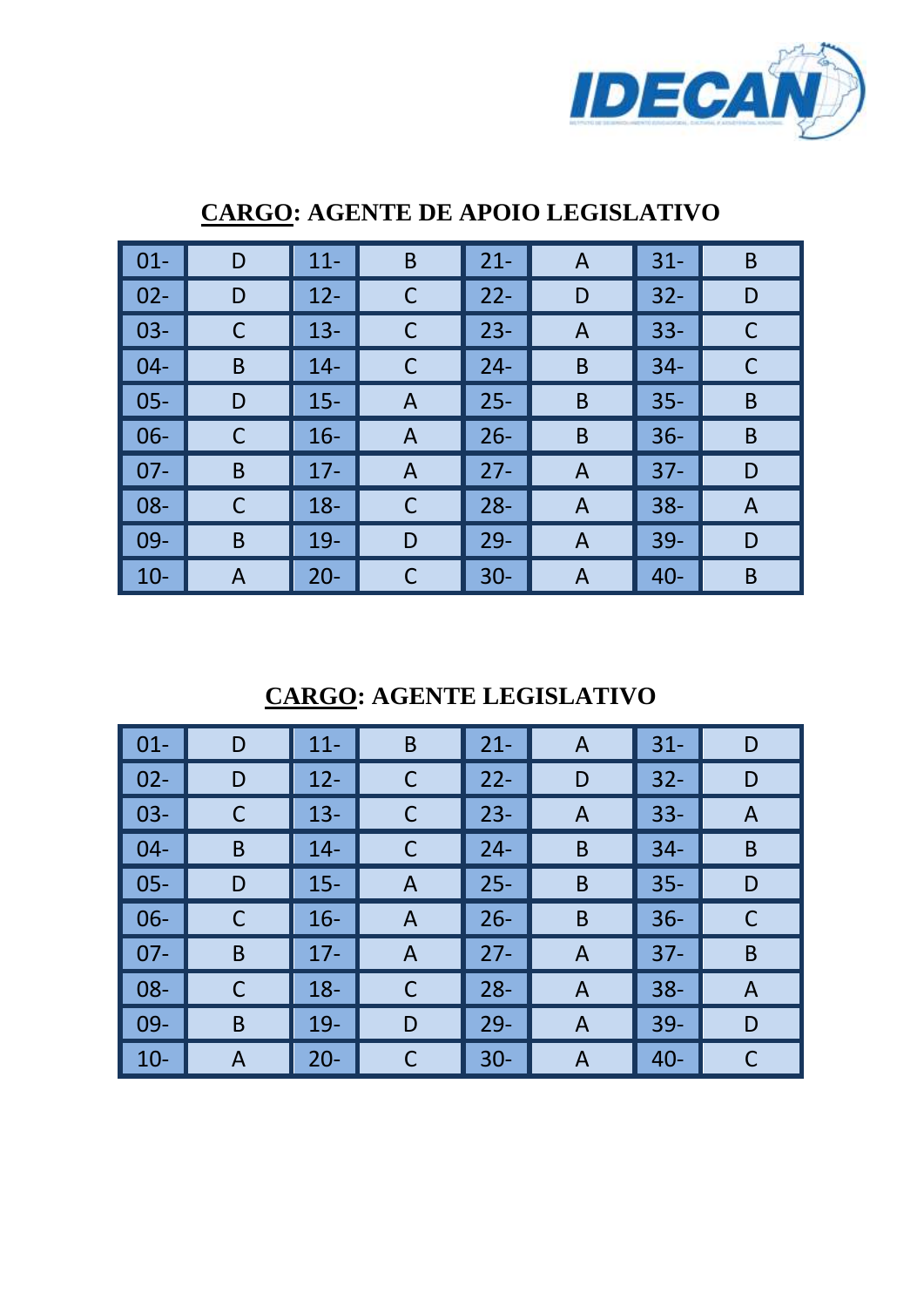

| $01 -$ | D | $11 -$ | B            | $21 -$ | A | $31 -$ | C |
|--------|---|--------|--------------|--------|---|--------|---|
| $02 -$ | D | $12 -$ | C            | $22 -$ | D | $32 -$ | A |
| $03 -$ | C | $13 -$ | C            | $23 -$ | A | $33 -$ | C |
| $04 -$ | B | $14 -$ | C            | $24 -$ | B | $34-$  | С |
| $05 -$ | D | $15 -$ | A            | $25 -$ | B | $35 -$ | D |
| $06 -$ | C | $16 -$ | $\mathsf{A}$ | $26 -$ | B | $36 -$ | B |
| $07 -$ | B | $17 -$ | A            | $27 -$ | A | $37 -$ | D |
| $08 -$ | C | $18 -$ | C            | $28 -$ | A | $38 -$ | D |
| $09 -$ | B | $19-$  | D            | $29 -$ | Α | $39 -$ | A |
| $10-$  | A | $20 -$ | C            | $30 -$ | Α | $40 -$ | A |

### **CARGO: TÉCNICO LEGISLATIVO**

**CARGO: AGENTE DE SERVIÇOS GERAIS** 

| $01 -$ | B | $11 -$ | C | $21 -$ | B |
|--------|---|--------|---|--------|---|
| $02 -$ | Α | $12 -$ | Β | $22 -$ | B |
| $03 -$ | B | $13 -$ | D | $23 -$ | B |
| $04 -$ | A | $14 -$ | B | $24 -$ | C |
| $05 -$ | C | $15 -$ | A | $25 -$ | A |
| $06 -$ | D | $16 -$ | С | $26 -$ | B |
| 07-    | B | $17 -$ | С | $27 -$ | D |
| 08-    | С | $18 -$ | D | $28 -$ | D |
| 09-    | B | 19-    | A | $29 -$ | C |
| $10 -$ | C | $20 -$ | А | $30 -$ | C |